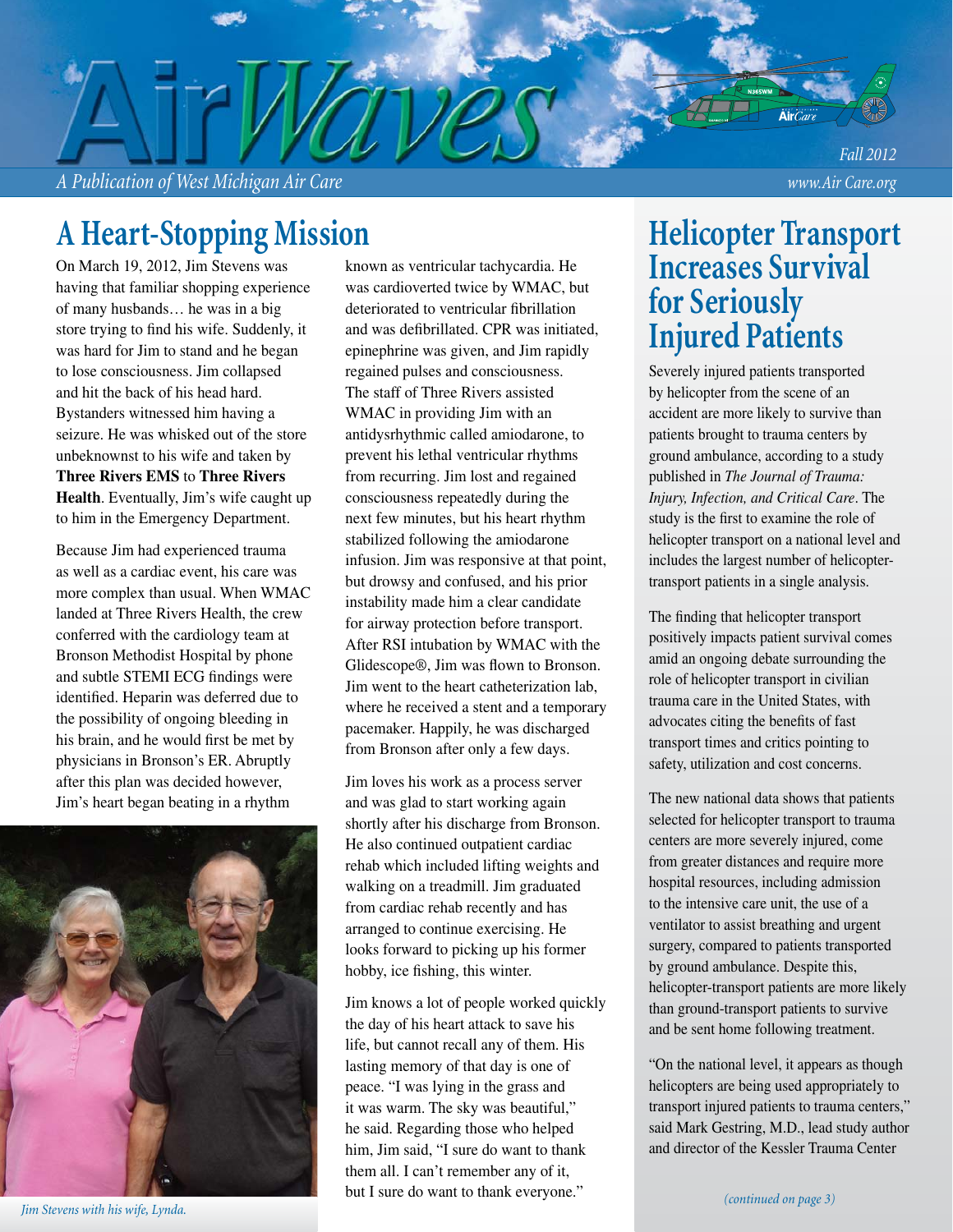# **STEMI with Cardiac Arrest**

Oliva Mejia Hinojosa, 76, certainly caused a stir on October 24, 2011. That morning she came to South Haven Health System with chest pain and nausea. In the emergency department, an inferior wall STEMI was identified on ECG and transport arrangements were made for Bronson's heart catheterization lab. In short order, however, Oliva's heart stopped, CPR was begun, and Oliva was intubated. West Michigan Air Care was activated and arrived while CPR was in progress. The WMAC team helped the emergency department staff in administering defibrillations along with the medications epinephrine and amiodarone. Within 6 minutes of WMAC arrival, return of spontaneous circuation (ROSC) had been achieved and Oliva was quickly placed on the vasopressor infusion norepinephrine to maintain an adequate blood pressure. Oliva's vital signs stabilized and she was sedated by WMAC and cooled with a cold saline bolus to protect her neurologic outcome.

Shortly after lift-off back to Bronson, Oliva's heart rate trended downward



and she suffered another episode of pulseless arrest. Ventricular tachycardia was defibrillated by the flight nurses, CPR was initiated, and additional epinephrine and amiodarone were given with rapid return of pulses and end tidal CO2. Only 14 minutes after liftoff from South Haven, Air Care landed at Bronson, and Oliva's heart stopped once again. Again the flight nurses again revived her, this time with CPR and medications. After a short diversion in ER, the flight nurses transferred Oliva to the cath lab where her heart stopped again, and resuscitation efforts continued alongside prep for the

heart catheterization procedure. Angiography showed her right coronary artery was 100% blocked, and it was successfully reopened with stent placement. With blood flow to the heart reestablished, Oliva became more stable. She was discharged from Bronson 8 days later.

Oliva, who primarily speaks Spanish, relayed a message to all her health care providers through her daughter. "She doesn't remember," Oliva's daughter said, "but she says she's so glad you all took care of her. She's so glad she's still alive, and so happy that so many people are there to help."

# **Photo Submission** *Photo taken on scene by Michigan State Trooper Mark Miller.*



*Have a great Air Care shot? Send it to photo@aircare.org. If we use it in print we'll send you a hat and t-shirt.*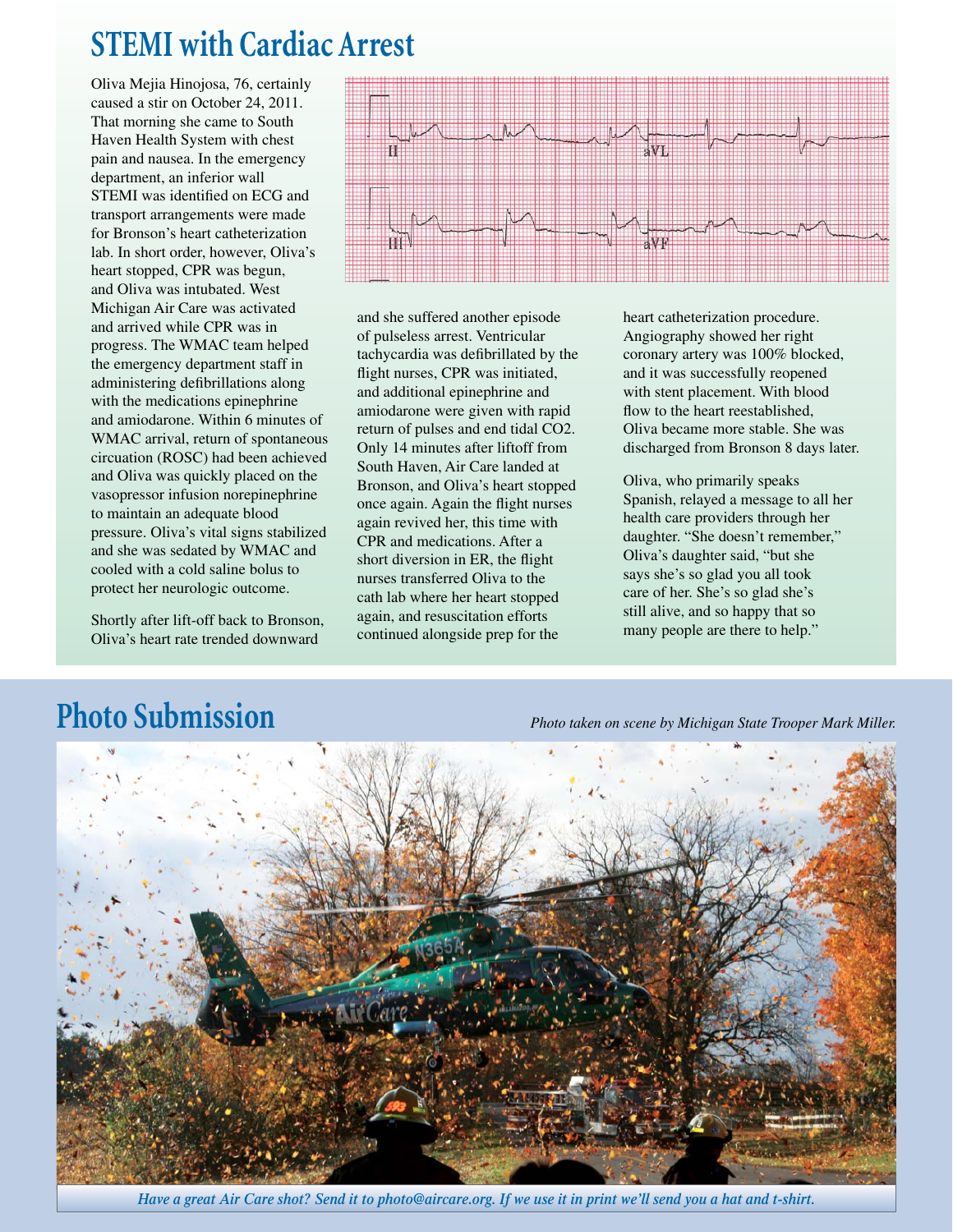## **Helicopter Transport Increases Survival for Seriously Injured Patients (continued from page 1)**

at the University of Rochester Medical Center. "Air medical transport is a valuable resource which can make trauma center care more accessible to patients who would not otherwise be able to reach such centers."

Gestring serves as a volunteer board member for Mercy Flight Central Inc., a Canandaigua, New York-based air medical services company.

*"Previous studies on the use of helicopters to transport injured patients report mixed results, but are limited by small patient populations from single institutions or specific regions."* 

Previous studies on the use of helicopters to transport injured patients report mixed results, but are limited by small patient populations from single institutions or specific regions. Some smaller studies propose helicopters are overused, transporting patients with relatively minor injuries who would likely fare as well if transported by ground. However, the new national data does not reveal such a trend.

"The goal is always to get the sickest people to the trauma center as fast as possible, and our data suggest that's exactly what's happening. We're not seeing helicopters being

used to transport trivial cases, which is undoubtedly a poor use of resources," noted Gestring.

The study included patients transported from the scene of an injury to a trauma center by helicopter or ground transportation in 2007. Gestring and his team used the National Trauma Databank to identify 258,387 patients – 16

> percent were transported by helicopter and 84 percent were transported by ground.

The helicopter-transport patients were younger, more likely to be male and more likely to be victims of motor vehicle crashes or falls, compared to ground-transport patients. Overall, almost half of the helicoptertransport patients were admitted to the intensive care unit, 20 percent required assistance breathing for an average of one week and close to 20 percent needed an operation. Even though they arrived at the hospital in worse condition, they ultimately fared better than those transported by ground.

While the study shows that air transport does make a difference in patient outcomes, there is no data available to explain why patients transported by helicopter do better than those transported by

ground. Study authors assume that speed of transport – helicopters are capable of higher speeds over longer distances regardless of terrain – and the ability of air-medical crews to provide therapies and utilize technologies that are not universally available to ground

unit crews, are the main drivers of positive patient outcomes.

Helicopter transport has been an integral component of trauma care in the United States since the 1970s, due in large part to the military's experience transporting sick or injured soldiers during war time. The availability of helicopters in the civilian setting has been credited with improving trauma center access for a significant percentage of the population.

According to Gestring, the study has some limitations. It is not possible to evaluate the multitude of factors that drive the individual decisions to transport a patient by helicopter in each and every case. In addition, the general nature of the dataset limits specific conclusions

#### *"The study included … 258,387 patients."*

that may be drawn or applied to any individual trauma system.

The Kessler Trauma Center at the University of Rochester is Western New York's largest trauma center, serving Rochester and the nearly 2 million people in the 17 counties which surround the Finger Lakes Region. The Center is a Level-1 trauma center, providing 24-hour access to comprehensive emergency services. Physicians treat more than 3,000 traumatic injury patients a year.

In addition to Gestring, Joshua Brown, B.A., Nicole Stassen, M.D., Paul Bankey, M.D., Ph.D., Ayodele Sangosanya, M.D., and Julius Cheng, M.D., M.P.H., from the University of Rochester Medical Center participated in the research. The study was conducted and funded by the University of Rochester.